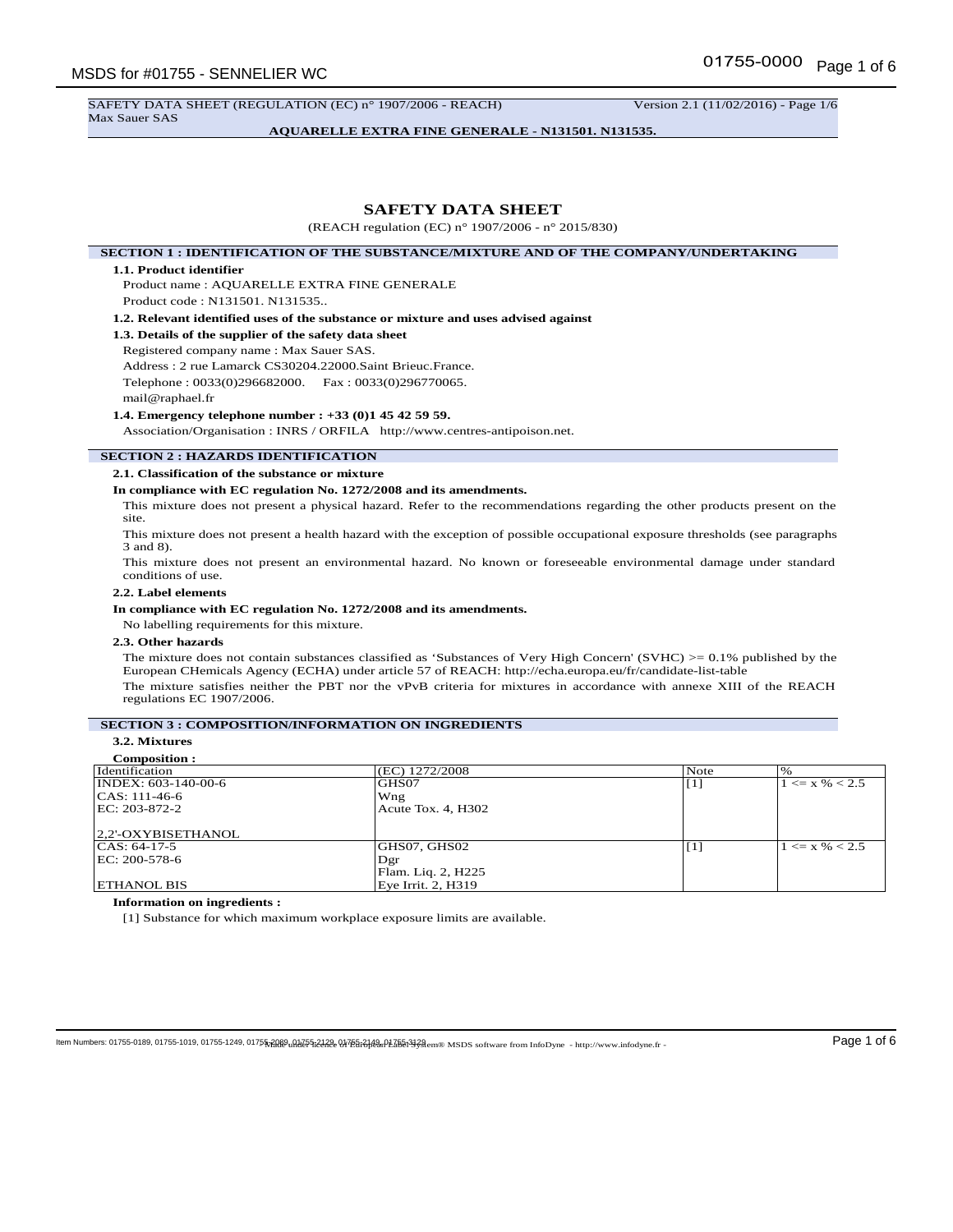#### SAFETY DATA SHEET (REGULATION (EC) n° 1907/2006 - REACH) Version 2.1 (11/02/2016) - Page 2/6 Max Sauer SAS

## **AQUARELLE EXTRA FINE GENERALE - N131501. N131535.**

# **SECTION 4 : FIRST AID MEASURES**

As a general rule, in case of doubt or if symptoms persist, always call a doctor.

NEVER induce swallowing by an unconscious person.

## **4.1. Description of first aid measures**

### **In the event of swallowing :**

Seek medical attention, showing the label.

**4.2. Most important symptoms and effects, both acute and delayed**

# No data available.

**4.3. Indication of any immediate medical attention and special treatment needed** No data available.

# **SECTION 5 : FIREFIGHTING MEASURES**

#### Non-flammable.

#### **5.1. Extinguishing media**

#### **5.2. Special hazards arising from the substance or mixture**

A fire will often produce a thick black smoke. Exposure to decomposition products may be hazardous to health.

Do not breathe in smoke.

In the event of a fire, the following may be formed :

- carbon monoxide (CO)
- carbon dioxide (CO2)

### **5.3. Advice for firefighters**

No data available.

## **SECTION 6 : ACCIDENTAL RELEASE MEASURES**

**6.1. Personal precautions, protective equipment and emergency procedures**

Consult the safety measures listed under headings 7 and 8.

## **For first aid worker**

First aid workers will be equipped with suitable personal protective equipment (See section 8).

## **6.2. Environmental precautions**

Contain and control the leaks or spills with non-combustible absorbent materials such as sand, earth, vermiculite, diatomaceous earth in drums for waste disposal.

Prevent any material from entering drains or waterways.

**6.3. Methods and material for containment and cleaning up**

Clean preferably with a detergent, do not use solvents.

# **6.4. Reference to other sections**

No data available.

## **SECTION 7 : HANDLING AND STORAGE**

Requirements relating to storage premises apply to all facilities where the mixture is handled.

# **7.1. Precautions for safe handling**

Always wash hands after handling.

### **Fire prevention :**

Prevent access by unauthorised personnel.

#### **Recommended equipment and procedures :**

For personal protection, see section 8.

Observe precautions stated on label and also industrial safety regulations.

### **Prohibited equipment and procedures :**

No smoking, eating or drinking in areas where the mixture is used.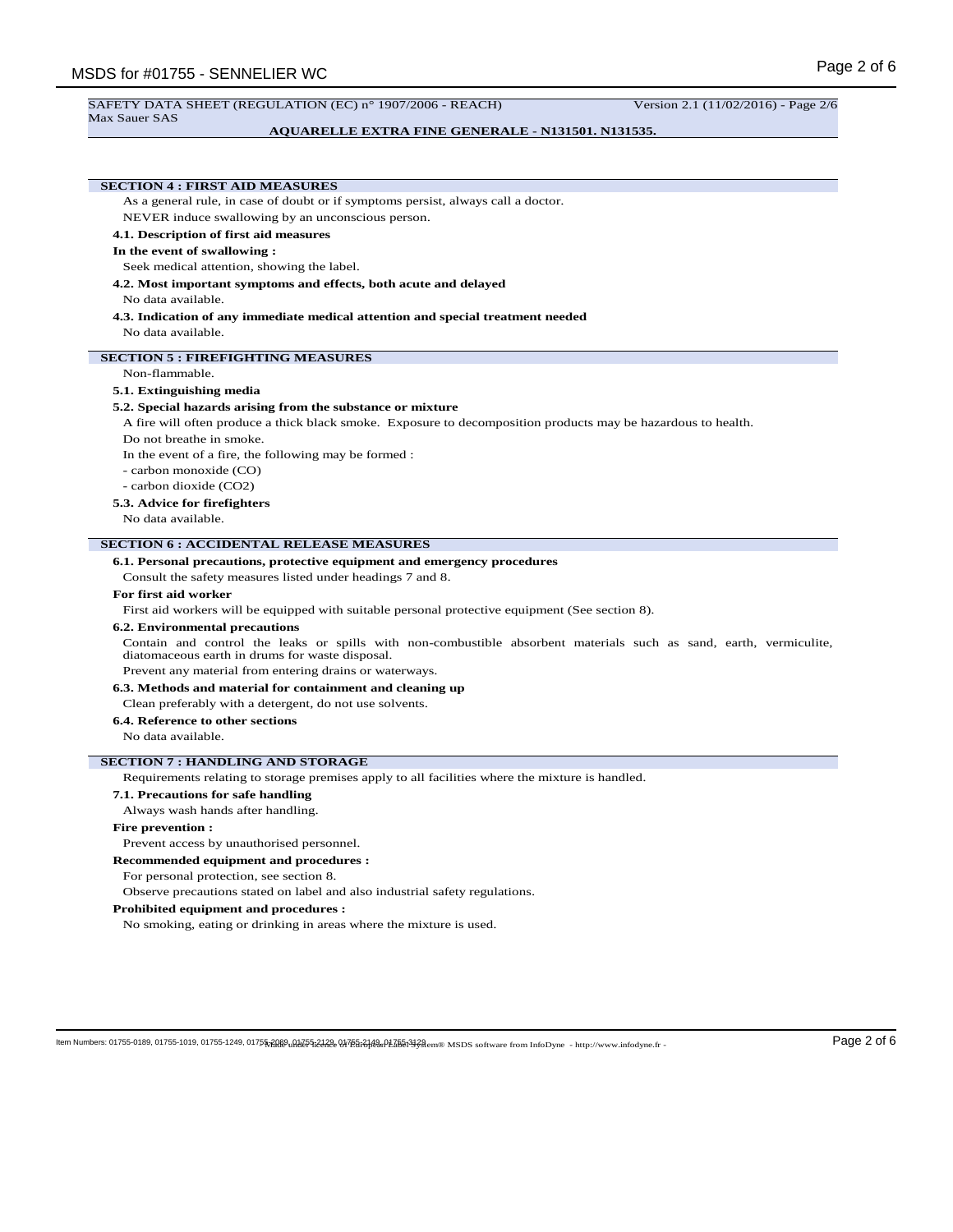#### SAFETY DATA SHEET (REGULATION (EC) n° 1907/2006 - REACH) Version 2.1 (11/02/2016) - Page 3/6 Max Sauer SAS

# **AQUARELLE EXTRA FINE GENERALE - N131501. N131535.**

# **7.2. Conditions for safe storage, including any incompatibilities**

No data available.

# **Storage**

Keep out of reach of children.

# **Packaging**

Always keep in packaging made of an identical material to the original.

**7.3. Specific end use(s)**

No data available.

# **SECTION 8 : EXPOSURE CONTROLS/PERSONAL PROTECTION**

# **8.1. Control parameters**

# **Occupational exposure limits :**

- ACGIH TLV (American Conference of Governmental Industrial Hygienists, Threshold Limit Values, 2010) :

| <b>CAS</b>                                                | TWA:                 | STEL:                     | Ceiling:                 | Definition:          | Criteria: |         |  |  |
|-----------------------------------------------------------|----------------------|---------------------------|--------------------------|----------------------|-----------|---------|--|--|
| $64 - 17 - 5$                                             | $1000$ ppm           |                           |                          |                      | -         |         |  |  |
| - Germany - AGW (BAuA - TRGS 900, 21/06/2010) :           |                      |                           |                          |                      |           |         |  |  |
| <b>CAS</b>                                                | VME:                 | VME:                      | Excess                   | <b>Notes</b>         |           |         |  |  |
| $111 - 46 - 6$                                            | $10 \text{ ml/m}$ 3  | $44 \text{ mg/m}$         | 4(I)                     | DFG. Y               |           |         |  |  |
| $64 - 17 - 5$                                             | $500 \text{ ml/m}$ 3 | $960 \text{ mg/m}$        | 2(II)                    | DFG. Y               |           |         |  |  |
| - France (INRS - ED984 : 2008) :                          |                      |                           |                          |                      |           |         |  |  |
| <b>CAS</b>                                                | $VME-ppm$ :          | $VME-mg/m3$ : $VLE-ppm$ : |                          | $VLE-mg/m3$ : Notes: |           | TMP No: |  |  |
| $64 - 17 - 5$                                             | 1000                 | 1900                      | 5000                     | 9500                 |           | 84      |  |  |
| - UK / WEL (Workplace exposure limits, EH40/2005, 2007) : |                      |                           |                          |                      |           |         |  |  |
| <b>CAS</b>                                                | TWA:                 | STEL:                     | Ceiling:                 | Definition:          | Criteria: |         |  |  |
| 111-46-6                                                  | 23 ppm               | $\overline{\phantom{0}}$  | $\overline{\phantom{0}}$ |                      | -         |         |  |  |
| $64 - 17 - 5$                                             | $1000$ ppm           |                           |                          |                      |           |         |  |  |

## **8.2. Exposure controls**

**Personal protection measures, such as personal protective equipment**

Pictogram(s) indicating the obligation of wearing personal protective equipment (PPE) :



Use personal protective equipment that is clean and has been properly maintained.

Store personal protective equipment in a clean place, away from the work area.

Never eat, drink or smoke during use. Remove and wash contaminated clothing before re-using. Ensure that there is adequate ventilation, especially in confined areas.

# **- Eye / face protection**

Avoid contact with eyes.

Use eye protectors designed to protect against liquid splashes

Before handling, wear safety goggles in accordance with standard EN166.

# **- Hand protection**

Wear suitable protective gloves in the event of prolonged or repeated skin contact.

- Type of gloves recommended :
- Natural latex
- **Body protection**

Work clothing worn by personnel shall be laundered regularly.

After contact with the product, all parts of the body that have been soiled must be washed.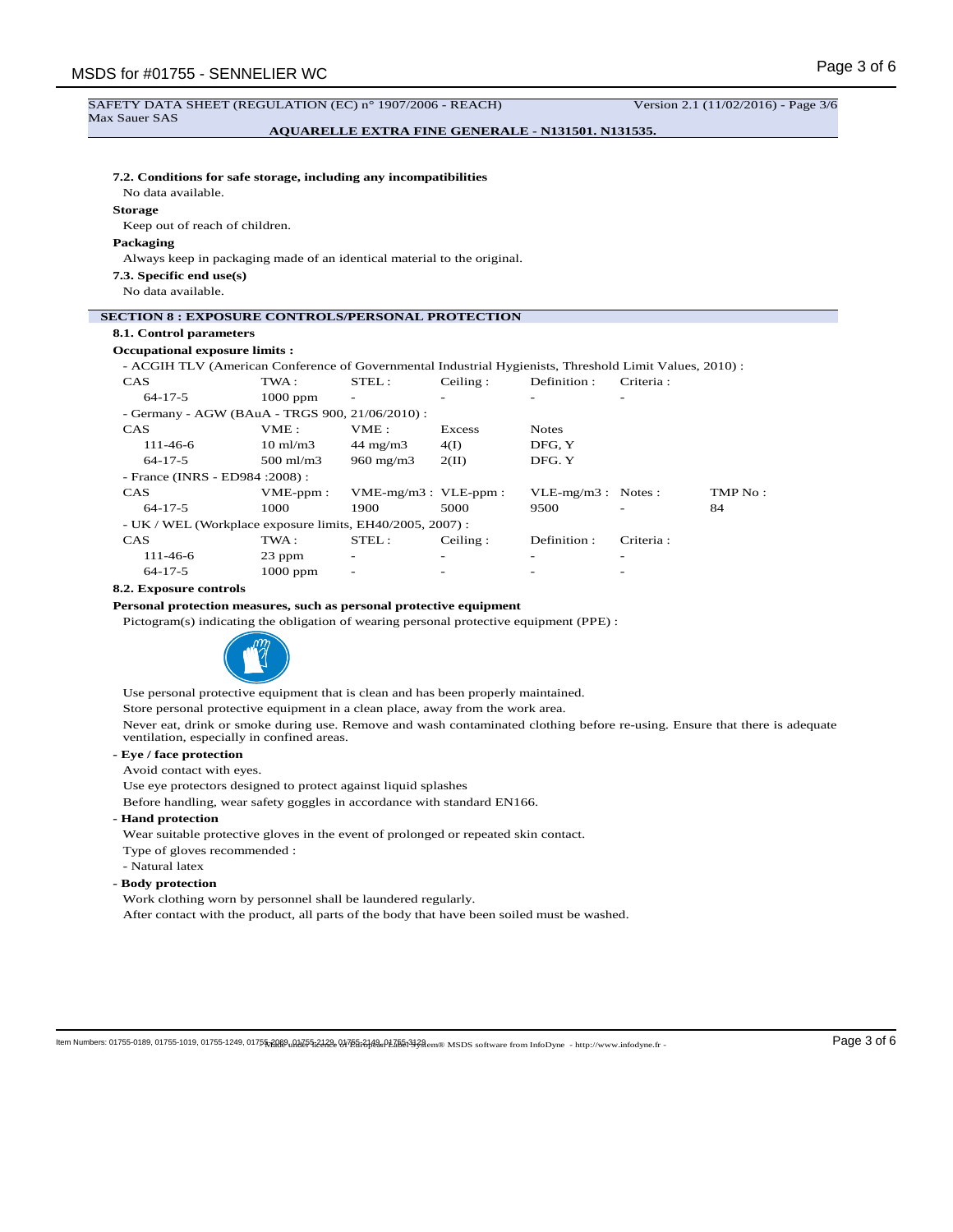#### SAFETY DATA SHEET (REGULATION (EC) n° 1907/2006 - REACH) Version 2.1 (11/02/2016) - Page 4/6 Max Sauer SAS

**AQUARELLE EXTRA FINE GENERALE - N131501. N131535.**

| <b>SECTION 9: PHYSICAL AND CHEMICAL PROPERTIES</b>                                         |                 |  |  |  |  |
|--------------------------------------------------------------------------------------------|-----------------|--|--|--|--|
| 9.1. Information on basic physical and chemical properties                                 |                 |  |  |  |  |
| <b>General information:</b>                                                                |                 |  |  |  |  |
| Physical state:                                                                            | Viscous liquid. |  |  |  |  |
| Important health, safety and environmental information                                     |                 |  |  |  |  |
| $pH$ :                                                                                     | Not stated.     |  |  |  |  |
|                                                                                            | Slightly basic. |  |  |  |  |
| Boiling point/boiling range:                                                               | Not specified.  |  |  |  |  |
| Flash point interval:                                                                      | Not relevant.   |  |  |  |  |
| Vapour pressure $(50^{\circ}C)$ :                                                          | Not relevant.   |  |  |  |  |
| Density:                                                                                   | >1              |  |  |  |  |
| Water solubility:                                                                          | Dilutable.      |  |  |  |  |
| Melting point/melting range:                                                               | Not specified.  |  |  |  |  |
| Self-ignition temperature :                                                                | Not specified.  |  |  |  |  |
| Decomposition point/decomposition range :                                                  | Not specified.  |  |  |  |  |
| 9.2. Other information                                                                     |                 |  |  |  |  |
| No data available.                                                                         |                 |  |  |  |  |
| <b>SECTION 10: STABILITY AND REACTIVITY</b>                                                |                 |  |  |  |  |
| 10.1. Reactivity                                                                           |                 |  |  |  |  |
| No data available.                                                                         |                 |  |  |  |  |
| 10.2. Chemical stability                                                                   |                 |  |  |  |  |
| This mixture is stable under the recommended handling and storage conditions in section 7. |                 |  |  |  |  |
| 10.3. Possibility of hazardous reactions                                                   |                 |  |  |  |  |
| No data available.                                                                         |                 |  |  |  |  |
| 10.4. Conditions to avoid                                                                  |                 |  |  |  |  |
| 10.5. Incompatible materials                                                               |                 |  |  |  |  |
| 10.6. Hazardous decomposition products                                                     |                 |  |  |  |  |
| The thermal decomposition may release/form :                                               |                 |  |  |  |  |
| - carbon monoxide (CO)                                                                     |                 |  |  |  |  |
| - carbon dioxide (CO2)                                                                     |                 |  |  |  |  |
| <b>SECTION 11 : TOXICOLOGICAL INFORMATION</b>                                              |                 |  |  |  |  |
| 11.1. Information on toxicological effects                                                 |                 |  |  |  |  |
| No data available.                                                                         |                 |  |  |  |  |
| 11.1.1. Substances                                                                         |                 |  |  |  |  |
| No toxicological data available for the substances.                                        |                 |  |  |  |  |
| 11.1.2. Mixture                                                                            |                 |  |  |  |  |
| No toxicological data available for the mixture.                                           |                 |  |  |  |  |
|                                                                                            |                 |  |  |  |  |
| <b>SECTION 12 : ECOLOGICAL INFORMATION</b>                                                 |                 |  |  |  |  |
| 12.1. Toxicity                                                                             |                 |  |  |  |  |
| <b>12.1.2. Mixtures</b>                                                                    |                 |  |  |  |  |
| No aquatic toxicity data available for the mixture.                                        |                 |  |  |  |  |
| 12.2. Persistence and degradability                                                        |                 |  |  |  |  |
| No data available.                                                                         |                 |  |  |  |  |
| 12.3. Bioaccumulative potential                                                            |                 |  |  |  |  |
| No data available.                                                                         |                 |  |  |  |  |
| 12.4. Mobility in soil                                                                     |                 |  |  |  |  |

 $\log N$  Mumbers: 01755-0189, 01755-1019, 01755-1249, 01755-1249, 01755-1248, 037551-2128, 037551248, 037551248, 037551248, 037551248, 03755124, 017562, 028 Page 4 of  $6$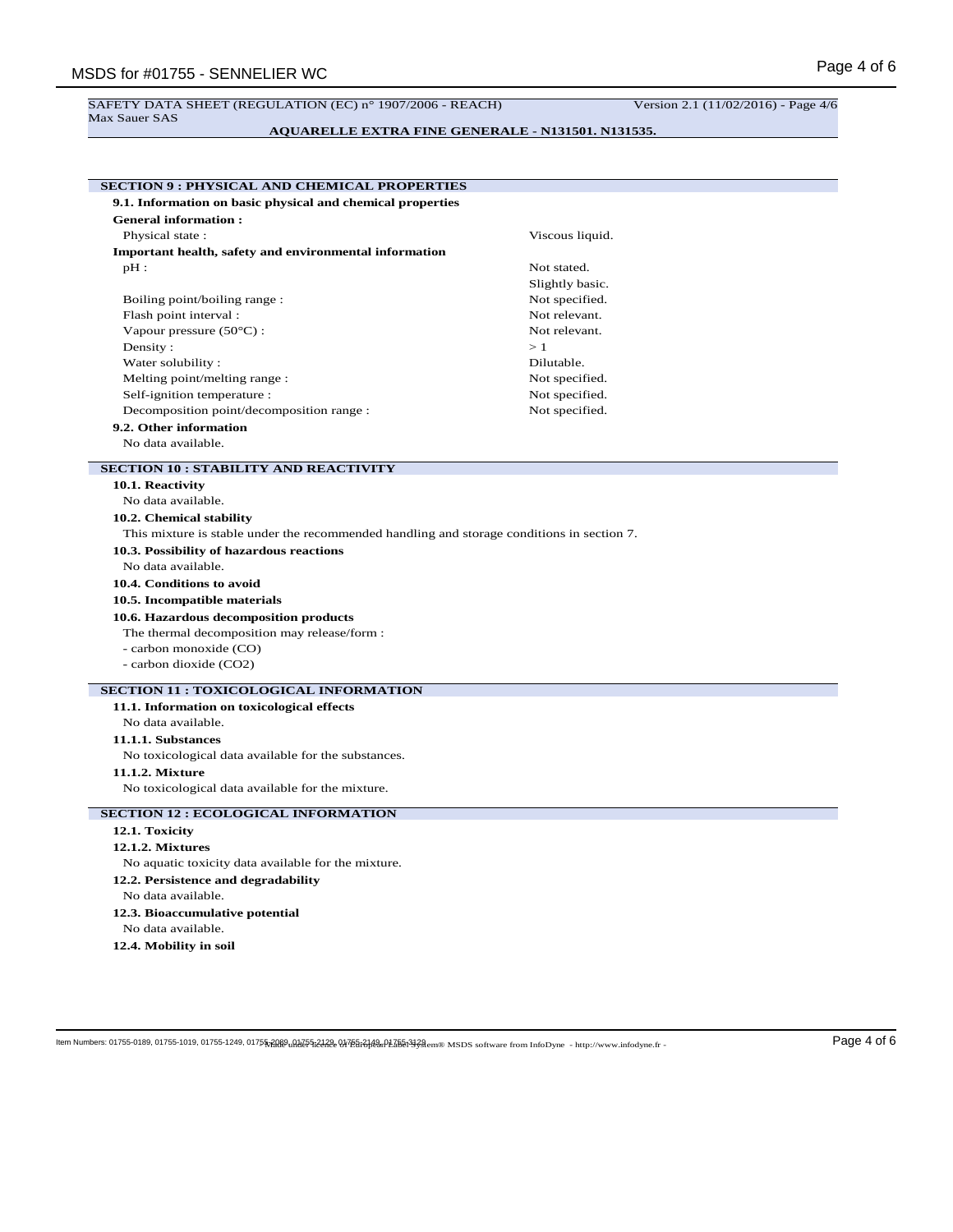#### SAFETY DATA SHEET (REGULATION (EC) n° 1907/2006 - REACH) Version 2.1 (11/02/2016) - Page 5/6 Max Sauer SAS

# **AQUARELLE EXTRA FINE GENERALE - N131501. N131535.**

No data available.

**12.5. Results of PBT and vPvB assessment**

No data available.

### **12.6. Other adverse effects**

No data available.

# **SECTION 13 : DISPOSAL CONSIDERATIONS**

Proper waste management of the mixture and/or its container must be determined in accordance with Directive 2008/98/EC.

#### **13.1. Waste treatment methods**

Do not pour into drains or waterways.

**Waste :**

Waste management is carried out without endangering human health, without harming the environment and, in particular without risk to water, air, soil, plants or animals.

Recycle or dispose of waste in compliance with current legislation, preferably via a certified collector or company.

Do not contaminate the ground or water with waste, do not dispose of waste into the environment.

### **Soiled packaging :**

Empty container completely. Keep label(s) on container.

Give to a certified disposal contractor.

## **SECTION 14 : TRANSPORT INFORMATION**

Exempt from transport classification and labelling.

Transport product in compliance with provisions of the ADR for road, RID for rail, IMDG for sea and ICAO/IATA for air transport (ADR 2015 - IMDG 2014 - ICAO/IATA 2015).

## **SECTION 15 : REGULATORY INFORMATION**

**15.1. Safety, health and environmental regulations/legislation specific for the substance or mixture**

- **Classification and labelling information included in section 2:**
- The following regulations have been used:
- EU Regulation No. 1272/2008 amended by EU Regulation No. 487/2013.
- EU Regulation No. 1272/2008 amended by EU Regulation No. 758/2013.
- EU Regulation No. 1272/2008 amended by EU Regulation No. 944/2013.
- EU Regulation No. 1272/2008 amended by EU Regulation No. 605/2014.
- EU Regulation No. 1272/2008 amended by EU Regulation No. 1297/2014.
- **Container information:**

The mixture is contained in packaging that does not exceed 125 ml.

- **Particular provisions :**
- No data available.

**- Standardised American system for the identification of hazards presented by the product in view of emergency procedures (NFPA 704) :**

NFPA 704, Labelling: Health=0 Inflammability=1 Instability/Reactivity=1 Specific Risk=none



## **- Swiss ordinance on the incentive tax on volatile organic compounds :**

64-17-5 éthanol, seulement s'il s'agit d'alcools impropres à la consommation (art. 31 de la loi fédérale sur l'alcool) 67-63-0 propane-2-ol (alcool isopropylique)<br>112-34-5 2-(2-n-butoxyéthoxy)éthanol (éther 112-34-5 <sup>2</sup>-(2-n-butoxyéthoxy)éthanol (éther mono-butylique de diéthylèneglycol)<br>67-56-1 méthanol (alcool méthylique)

méthanol (alcool méthylique)